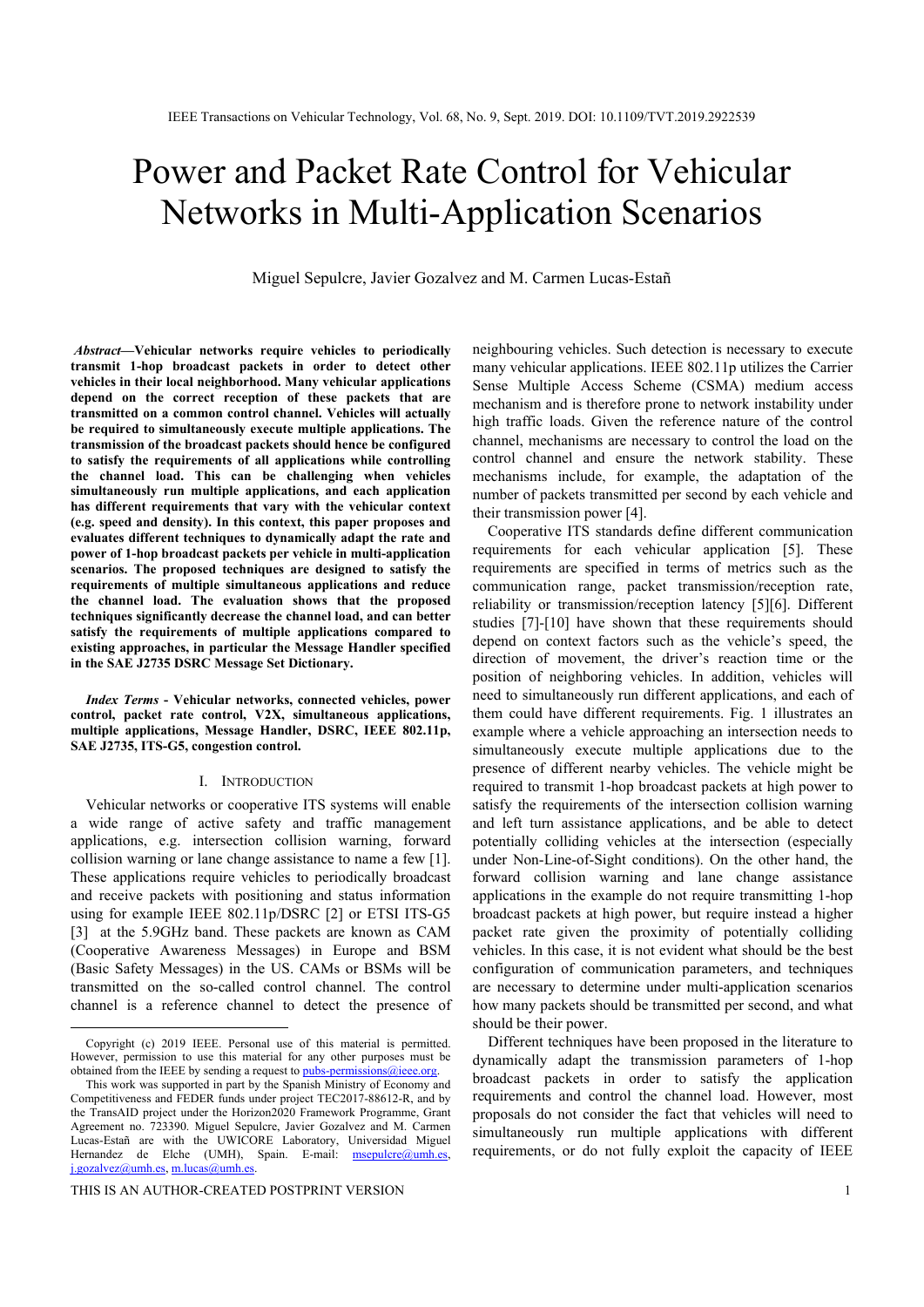802.11p to adapt the packet rate and power on a per-packet basis. This paper proposes and evaluates novel techniques to dynamically configure the transmission parameters of 1-hop broadcast packets (packet rate and power) in multi-application scenarios. The goal is to satisfy the requirements of multiple simultaneous applications, and reduce the channel load in order to improve the network stability.



## II. RELATED WORK

Various studies [11]-[13] have individually analyzed the performance of different cooperative vehicular applications, and shown that the communication parameters of vehicles should be carefully configured and adapted, in particular under adverse conditions (e.g. high speed or high channel load). Several techniques have been reported in the literature to dynamically adapt the transmission parameters of CAM/BSM packets. For example, [14] proposes a control algorithm that adapts the packet rate of each vehicle to satisfy the demanded tracking accuracy. To this aim, vehicles continuously estimate the potential tracking error of neighboring vehicles, and the transmission of a new CAM/BSM is only triggered when a certain error threshold is surpassed. [15] proposes an algorithm to adapt the communication parameters of each vehicle taking into account their application requirements and the channel load on the control channel. The authors propose in [16] an opportunistic scheme that adapts the rate and power of CAMs/BSMs based on the distance of vehicles to critical safety areas such as intersections. Similarly, the work in [17] proposes to adapt the rate of CAMs/BSMs at intersections based on the intersection's collision probability, which is estimated using received CAMs/BSMs. The work in [18] proposes an algorithm to adapt the CAM/BSM rate and power taking into account application and network level performance metrics. To do so, vehicles share their maximum tolerable time between periodic packets as well as the channel load. The study in [19] formulates the problem of adapting each vehicle's communication parameters as a network utility maximization problem. The utility of a network link depends on the expected packet delay and the vehicles' driving context. [19] defines as driving context the distance between vehicles and the relative speed, and demonstrates that their technique can prioritize transmissions from safety-critical vehicles.

To the authors' knowledge, the only study that considers scenarios where vehicles simultaneously run multiple applications was presented in [20]. It proposes a Message Dispatcher that avoids unnecessarily duplicating BSMs when different safety applications simultaneously run in a vehicle. If

different applications require the transmission of the same Data Elements (DE) but with diverse transmission frequencies, the Message Dispatcher generates the lowest number of packets (with minimum possible number of DEs) required to satisfy the packet rate requirements of all the applications. The Message Dispatcher concept was renamed as Message Handler (MH), and became an integral part of the SAE (Society of Automotive Engineers) J2735 DSRC Message Set Dictionary standard. It assumes that applications can require a different rate of BSMs, but does not consider the fact that each application could also require a different communication range. The solution defined in SAE J2735 focuses on adapting the rate of BSMs, but does not consider other application requirements (in particular the communication range) and does not exploit the flexibility offered by IEEE 802.11p to dynamically adapt other parameters such as the transmission power. By contrast, this paper proposes two techniques that exploit this flexibility to dynamically modify the transmission parameters in scenarios where vehicles simultaneously run multiple applications, and these applications have different requirements.

# III. PROBLEM DEFINITION

This study considers a scenario where each vehicle can simultaneously execute several applications. Each application has a set of requirements that need to be satisfied. It is then necessary to identify how many packets should be transmitted per second and their transmission power, so that the requirements of all the applications are efficiently and reliably satisfied. Different packets could be transmitted at different transmission power levels. This study considers as application requirements the communication range (*CR*) and the packet reception rate  $(R)$  or number of packets that need to be correctly received per second. These two requirements have been selected given their demonstrated relevance for safety applications [7] and their inclusion in cooperative ITS standards [5]. An application with requirements [*CR, R*] requires that at least *R* packets are received per second at distances equal and lower than *CR*. Each vehicle runs simultaneously  $N_A$  applications, and each application  $j$  has its own communication range (*CRj*) and packet reception rate (*Rj*) requirements ( $1 \le j \le N_A$ ). These requirements can be changed with the context conditions. The objective of the proposed techniques is to dynamically configure the transmission parameters (packet rate or number of packets transmitted per second, and their transmission power level) in order to satisfy the application requirements and reduce the channel load. Lower channel load levels are important to avoid packet collisions and the saturation of the channel. Both effects have a very negative impact on the packet reception, and hence on the possibility to satisfy the application requirements [4].

The proposed techniques differ on how to achieve the described objectives. The first technique is referred to as MERLIN (optiMum powER and packet rate controL for multIple applicatioNs). MERLIN jointly considers the requirements of all the applications, and defines an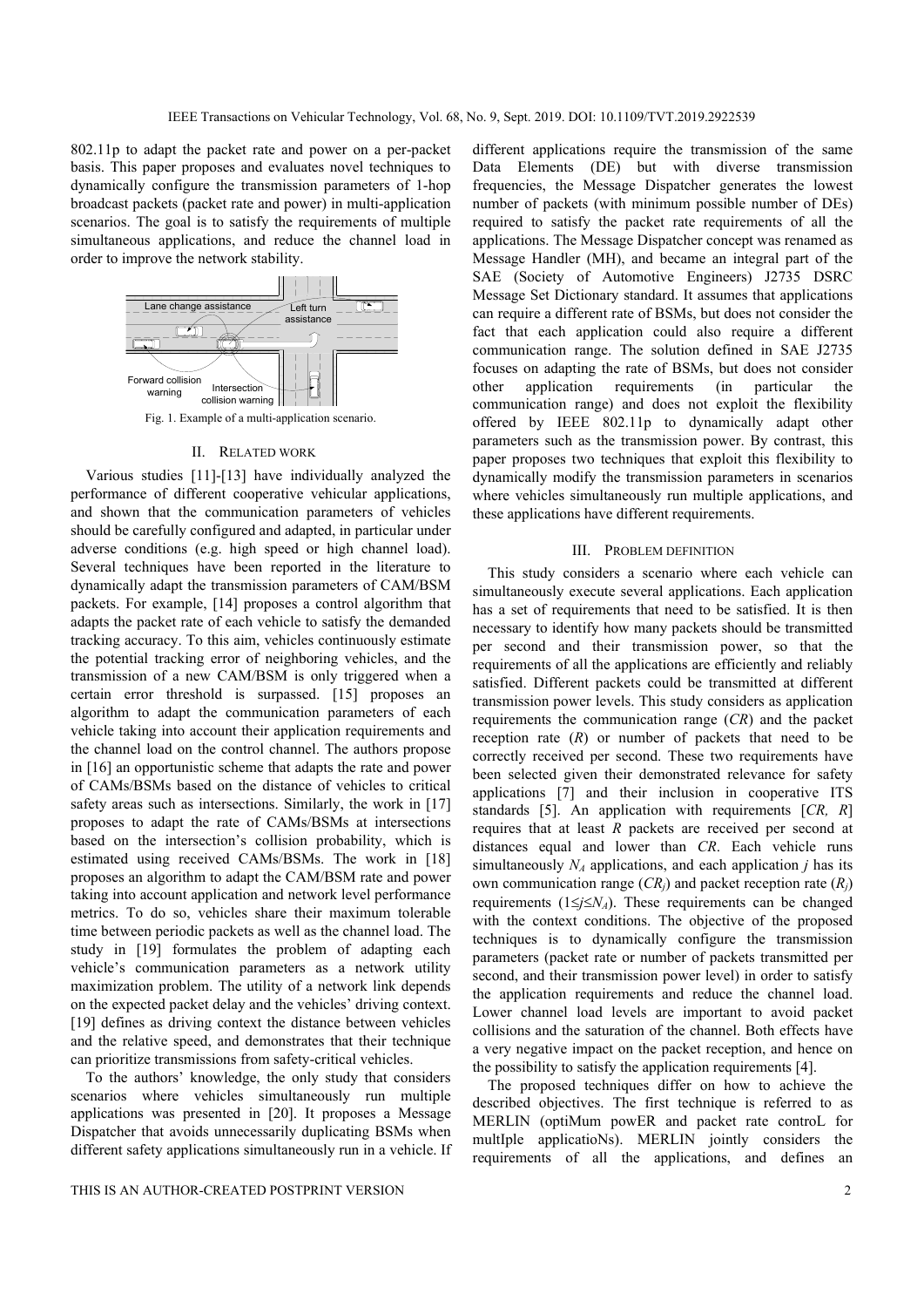optimization problem to find how many packets should be transmitted per second, and what their power level should be, in order to satisfy the requirements of all the applications and minimize the channel load. The problem is formulated as a constrained nonlinear optimization problem that is solved using the SQP (Sequential Quadratic Programming) method. MERLIN can produce optimum solutions at the expense of increasing the computational complexity and cost. The second technique is referred to as PRESTO (PoweR and mESsage raTe cOntrol for multiple applications). PRESTO has been designed to reduce the computational complexity and cost while trying to approximate the optimal solution. To this aim, PRESTO reduces the number of possible packet rates and transmission power levels, and searches for solutions to the optimization problem individually for each application. PRESTO then combines the solutions found for each application in order to identify how many packets should be transmitted per second, and what their transmission power should be to satisfy the requirements of all the applications.

## IV. MERLIN PROPOSAL

# *a. Problem restrictions*

We consider  $N_A$  applications with requirements  $[CR_i, R_j]$ for the communication range and the packet reception rate  $(1 \le j \le N_A)$ . MERLIN is designed to calculate the vectors  $\vec{T} = (T_1, T_2, ..., T_{N_U})$  and  $\vec{P} = (P_1, P_2, ..., P_{N_U})$  that minimize the channel load generated while satisfying the applications requirements.  $T_i$  denotes the number of packets per second that will be transmitted with the transmission power  $P_i$  with  $1 \le i \le N_V$ , where  $N_V$  is a parameter that represents the number of possible transmission power values. Each  $T_i$  can take any value between 0 and  $T_{max}$ , and each  $P_i$  can take any value between *Pmin* and *Pmax*.

The application requirements represent restrictions to the optimization problem (one restriction per application). The solution of the optimization problem  $(\vec{T}$  and  $\vec{P})$  must satisfy the requirements of each application, i.e. the number of packets that are received at a distance  $CR<sub>j</sub>$  needs to be equal or higher than the packet reception rate  $R_j$  demanded by application *j*, for  $1 \le j \le N_A$ . To obtain the problem restrictions, we need to model the number of packets that would be received at a given distance as a function of  $\overrightarrow{T}$  and  $\overrightarrow{P}$ . To this aim, we consider that packets are independently received. The number of packets received every second follows a Binomial distribution  $B(T, \rho)$ , where *T* is the number of packets transmitted per second, and *ρ* represents the *PDR* (Packet Delivery Ratio), i.e. the probability of correctly receiving a packet. If a vehicle transmits *T* packets per second with a transmission power *P*, the average number of packets that would be correctly received per second at a distance *d* is:

$$
\overline{r(d, P, C, T)} = T \cdot PDR(d, P, C) \tag{1}
$$

where the *PDR* is a function of the distance *d*, the transmission power *P* and the channel load experienced *C*. Different *PDR*

## THIS IS AN AUTHOR-CREATED POSTPRINT VERSION

levels are experienced at different channel loads since the interference and packet collisions vary with the channel load. Satisfying on average the application requirements is not sufficient in vehicular networks. We propose then to use a lower bound of the number of packets that are correctly received per second. This bound is obtained using the Wilson score interval for binomial proportions [21]:

$$
r(d, P, C, T) = \frac{T}{T + z^2} \left[ \rho + \frac{z^2}{2T} - z \sqrt{\frac{\rho(1 - \rho)}{T} + \frac{z^2}{4T^2}} \right] \tag{2}
$$

where  $z$  is the  $1-\alpha/2$  percentile of a standard normal distribution, and  $\rho = PDR(d, P, C)$  to simplify the notation. For a given  $T$  and  $\rho$ , the number of packets correctly received every second will be lower than  $r(d, P, C, T)$  with probability  $\alpha/2$ .

Eq. (2) can be generalized to the case in which a vehicle transmits  $T_i$  packets per second with a transmission power  $P_i$  $∀i$  with  $1≤i≤N<sub>V</sub>$ . In this case, the number of packets that a vehicle at distance *d* to the transmitter would receive per second can be estimated as:

$$
r(d, \vec{P}, C, \vec{T}) = \sum_{i=1}^{N_Y} r(d, P_i, C, T_i)
$$
 (3)

The application requirements are hence satisfied if the following conditions are met:

$$
r(CR_j, \vec{P}, C, \vec{T}) = \sum_{i=1}^{N_V} r(CR_j, P_i, C, T_i) \ge R_j \quad \forall j \quad 1 \le j \le N_A
$$
 (4)

Eq. (4) indicates that the lower bound of the number of packets correctly received at distance *CRj* must be higher or equal than the required packet reception rate  $R_i \forall j$  and  $1 \leq j \leq N_A$ . Eq. (4) represents the restrictions to the optimization problem.

## *b. Objective function and optimization problem*

From all possible solutions  $(\vec{T} \text{ and } \vec{P})$  that satisfy the restrictions defined by eq. (4), MERLIN selects the one that minimizes the channel load generated by each vehicle. This load is here computed using the channel occupancy footprint (or footprint) introduced in [22]. This metric was proposed to compare the channel load generated by vehicles using different transmission parameters. The footprint is defined as the total channel resources consumed by the radio of a single vehicle in both time and space. It is calculated as the spatial integral of the channel load contribution of a vehicle [22]:

$$
footprint = \int_{d = -\infty}^{d = +\infty} load(d, P, T)
$$
 (5)

As shown in (5), the load contribution of a vehicle depends



Fig. 2. Channel load and footprint of a vehicle with two configurations. Configuration 1: transmission of a low number of packets at high power. Configuration 2: transmission of a high number of packets at low power.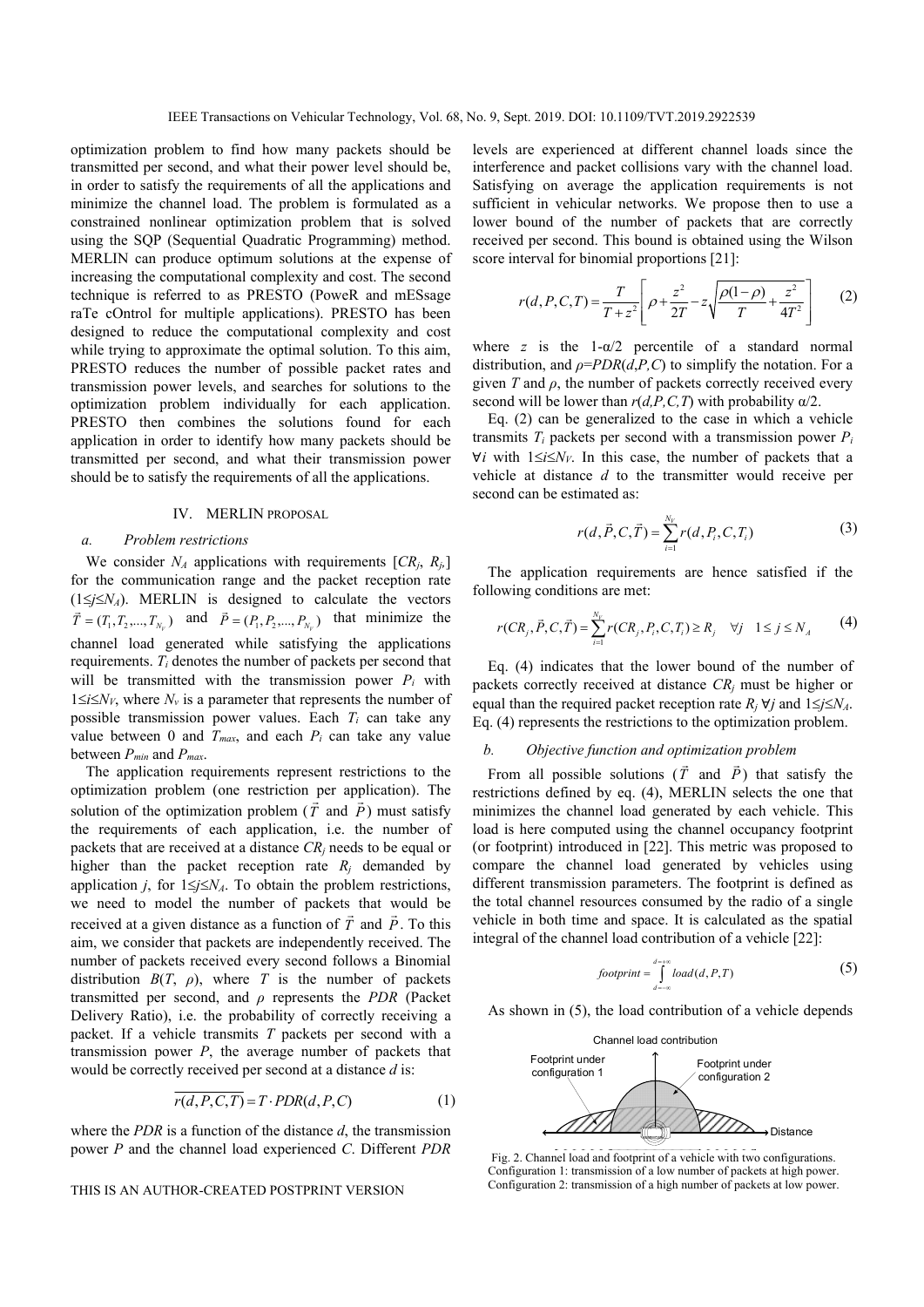on *P* and *T*. As illustrated in Fig. 2, the same footprint can be generated when transmitting a low number of packets per second at a high transmission power, and when transmitting a higher number of packets per second but at a lower power. The load contributed at a distance *d* by a vehicle transmitting *T* packets per second at power *P* can be computed as:

$$
load(d, P, T) = T \cdot t_{pk} \cdot PSR(d, P) \tag{6}
$$

where *tpkt* represents the packet duration (in seconds) and *PSR*(*d,P*) represents the Packet Sensing Ratio of a vehicle at distance *d* from the transmitter that uses a transmission power *P*. The PSR is the probability of sensing (or detecting) a packet. Following [22], the PSR can be computed as the probability that a particular transmission is received by a node with a signal level higher than the carrier sense threshold, *CSTh*. *CSTh* is the minimum received signal strength needed to detect a packet and therefore sense the channel as busy.

When a vehicle transmits  $\overrightarrow{T}$  packets per second with a transmission power  $\vec{P}$ , the channel load contribution that it will generate at a distance *d* can be expressed as:

$$
load(d, \vec{P}, \vec{T}) = t_{\text{pkt}} \cdot \sum_{i=1}^{N_V} T_i \cdot PSR(d, P_i)
$$
 (7)

Eq. (7) adapts the framework defined in [22] to multiapplication scenarios, and considers the case in which vehicles can transmit packets with different power levels and packet rates. This is relevant when vehicles simultaneously run multiple applications, and each application has distinct requirements. It should be noted that we have developed our own models to calculate the footprint considering the WINNER+B1 propagation model. In particular, we have used our own PSR curves obtained by simulation. The footprint of a vehicle can be expressed as the spatial integral of the load it generates:

$$
footprint = \int_{d=-\infty}^{d=\infty} load(d, \vec{P}, \vec{T})
$$
\n(8)

$$
footprint = t_{pk} \int_{d = -\infty}^{d = +\infty} \sum_{i=1}^{N_v} T_i \cdot PSR(d, P_i) = t_{pk} \sum_{i=1}^{N_v} T_i \int_{d = -\infty}^{d = +\infty} PSR(d, P_i)
$$
(9)

Finally, the problem can be formulated as a constrained nonlinear optimization problem for a given channel load experienced *C* as:

$$
\begin{aligned}\n\min \quad & \quad \text{footprint} = t_{\text{pkt}} \sum_{i=1}^{N_{\text{lr}}} T_i \int_{d=-\infty}^{d=\infty} PSR(d, P_i) \\
& s.t.: \quad \sum_{i=1}^{N_{\text{lr}}} r(CR_j, P_i, C, T_i) \ge R_j \quad \forall j \quad 1 \le j \le N_A \\
& 0 \le T_i \le T_{\text{max}} \quad 1 \le i \le N_{\text{lr}} \quad T_i \in \mathbb{R} \\
& P_{\text{min}} \le P_i \le T_{\text{max}} \quad 1 \le i \le N_{\text{lr}} \quad P_i \in \mathbb{R}\n\end{aligned}\n\tag{10}
$$

The objective function and the problem restrictions are nonlinear equations. There are different methods to solve nonlinear constrained optimization problems. In this study, we have utilized the SQP method given its effectiveness and suitability for both small and large problems [23].

## THIS IS AN AUTHOR-CREATED POSTPRINT VERSION 4

## V. PRESTO PROPOSAL

Solving the optimization problem identified in eq. (10) can result in computation times not acceptable for real-time systems, even when utilizing the SQP method. Vehicular networks require the ability to frequently and rapidly change the transmission parameters based on the application requirements and the context conditions. The proposal PRESTO has been designed with the objective to reduce the computation times while approximating the optimal solution. To this aim, PRESTO: 1) reduces the search space (i.e. the number of possible packet rates and transmission power levels); 2) identifies for each application individually the transmission parameters (packet rate and transmission power level) that satisfy the application requirements and minimize the channel load; and 3) combines the transmission parameters identified for each application to find a set of transmission parameters that satisfies the requirements of all applications.

PRESTO reduces the search space by configuring all the packets that are transmitted by a given application with the same transmission power level. In particular, PRESTO searches for each application for the optimum  $\vec{T}$  and  $\vec{P}$ considering that  $N_V$  is equal to 1, i.e. vectors  $\vec{T}$  and  $\vec{P}$  are reduced to scalar variables *T* and *P*. The objective is to minimize the channel load and satisfy the requirements of each application individually. PRESTO reduces further the search space by discretizing the possible values of *T* and *P*. In particular, PRESTO reduces the search space for each application to a set of discrete *T* values between 0 and *Tmax* with a transmission rate resolution of *∆T,* and a set of discrete *P* values between  $P_{min}$  and  $P_{max}$  with a power resolution of  $\Delta P$ . The number of discrete *T* values is equal to  $N_T=1+T_{max}/\Delta T$ , and the number of discrete *P* values is equal to  $N_P=1+(P_{max}-P_{max})$  $P_{min}/\Delta P$ . Finding the optimum discretized variables *T* and *P* is equivalent to finding the optimum integer variables  $k_T$  and  $k_P$ in:

$$
T = kr \cdot \Delta T \quad 0 \le kr \le (Nr - 1) \quad kr \in \mathbb{N}
$$
 (11)

$$
P = P_{\min} + k_p \cdot \Delta P \quad 0 \le k_p \le (N_p - 1) \quad k_p \in \mathbb{N} \tag{12}
$$

The optimization problem solved by PRESTO for each application *j* is then expressed as follows for a given channel load experienced *C*:

$$
\begin{aligned}\n\min \quad & \quad \text{footprint} = t_{pk} \cdot T \cdot \int_{d=-\infty}^{d=\infty} PSR(d, P) \\
\text{s.t.:} \quad & r(CR_j, P, C, T) \ge R_j \\
& T = k_T \cdot \Delta T \quad 0 \le k_T \le (N_T - 1) \quad k_T \in \mathbb{N} \\
& P = P_{\min} + k_P \cdot \Delta P \quad 0 \le k_P \le (N_P - 1) \quad k_P \in \mathbb{N}\n\end{aligned}\n\tag{13}
$$

The pseudo-code of PRESTO is presented in Algorithm I, and is next explained. PRESTO considerably reduces the size of the search space (i.e. the number of possible combinations of packet rates and transmission power levels) compared to MERLIN. Such reduction is not only due to the discretization of the packet rate and transmission power levels, but also because PRESTO splits the optimization problem into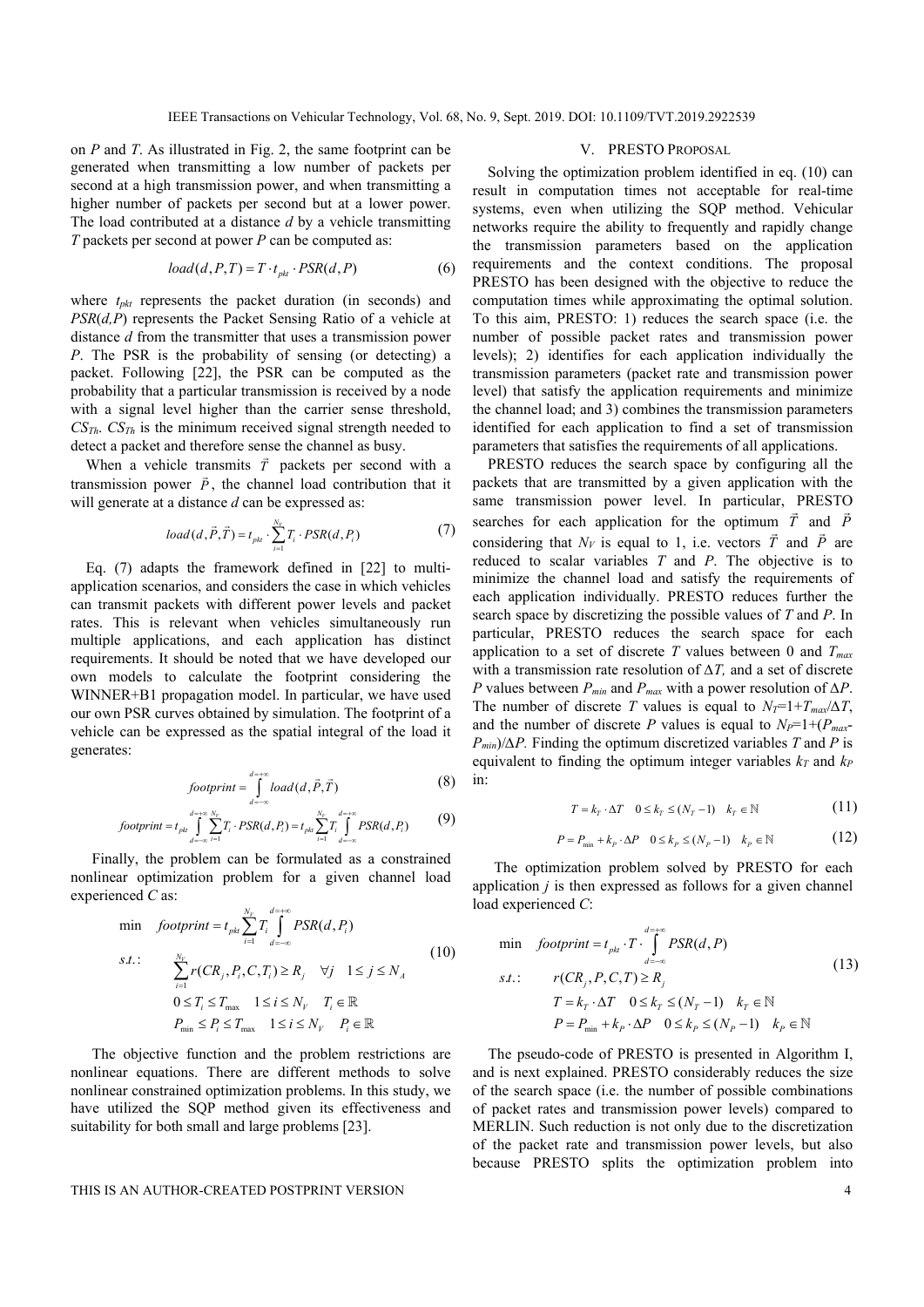IEEE Transactions on Vehicular Technology, Vol. 68, No. 9, Sept. 2019. DOI: 10.1109/TVT.2019.2922539

| Inputs: $CR_j$ and $R_j \forall j$ with $1 \leq j \leq N_A$<br>Output: vectors with optimum transmission parameters ( $\vec{T}^*$ and $\vec{P}^*$ )<br>For each application <i>j</i> with $1 \le j \le N_A$ do<br>1.<br>Initialize $f_j$ to 1000<br>2.<br>3.<br>For each P in $P_{min} + \Delta P$ , $P_{min} + 2 \Delta P$ , , $P_{min} + (N_{P-1}) \Delta P$ do<br>For each T in $\Delta T$ , $2 \cdot \Delta T$ , , $(N_T-1) \cdot \Delta T$ do<br>4.<br>Calculate $r(CR_j, P, C, T)$ with equation (2)<br>5.<br>6.<br>If $r(CR_j, P, C, T) \ge R_j$ then<br>7.<br>Calculate footprint using equations (5-6)<br>8.<br>If the footprint is lower than $f_i$ then<br>Set $f_j$ equal to the footprint calculated<br>9.<br>10.<br>Save $P$ and $T$ as potential optimum for applic. $\dot{I}$<br>11.<br>End If<br>12.<br>End If<br>13.<br><b>End For</b><br>14.<br><b>End For</b><br>15.<br>Set $P_i$ equal to the last P saved in line 10<br>16.<br>Set $T_j$ equal to the last T saved in line 10<br>17. End For<br>18. Sort $T_j$ and $P_j$ values in decreasing power levels<br>Output: $\dot{P}_1 \geq \dot{P}_2 \geq \ldots \geq \dot{P}_{NA}$ and associated $\dot{T}_i$<br>19.<br>20. Set $T^*$ <sub>1</sub> equal to $\dot{T}_1$ and $P^*$ <sub>1</sub> equal to $\dot{P}_1$<br>21. Set t equal to $T^{\ast}_{l}$<br>22. For each application j with $2 \le j \le N_A$ do<br>Set $P^*$ equal to $\dot{P}_i$<br>23.<br>If $\dot{T}_i > t$ then<br>24.<br>Set $T^*$ equal to $\dot{T}_i - t$<br>25.<br>26.<br>Set t equal to $t + T^*$<br>27.<br>Else<br>28.<br>Set $T^*$ equal to 0<br>29.<br><b>End If</b><br>30. End For | ALGORITHM I. PRESTO PROPOSAL |  |  |
|------------------------------------------------------------------------------------------------------------------------------------------------------------------------------------------------------------------------------------------------------------------------------------------------------------------------------------------------------------------------------------------------------------------------------------------------------------------------------------------------------------------------------------------------------------------------------------------------------------------------------------------------------------------------------------------------------------------------------------------------------------------------------------------------------------------------------------------------------------------------------------------------------------------------------------------------------------------------------------------------------------------------------------------------------------------------------------------------------------------------------------------------------------------------------------------------------------------------------------------------------------------------------------------------------------------------------------------------------------------------------------------------------------------------------------------------------------------------------------------------------------------------------------------------------------------------------------------------------------------------------------|------------------------------|--|--|
|                                                                                                                                                                                                                                                                                                                                                                                                                                                                                                                                                                                                                                                                                                                                                                                                                                                                                                                                                                                                                                                                                                                                                                                                                                                                                                                                                                                                                                                                                                                                                                                                                                    |                              |  |  |
|                                                                                                                                                                                                                                                                                                                                                                                                                                                                                                                                                                                                                                                                                                                                                                                                                                                                                                                                                                                                                                                                                                                                                                                                                                                                                                                                                                                                                                                                                                                                                                                                                                    |                              |  |  |
|                                                                                                                                                                                                                                                                                                                                                                                                                                                                                                                                                                                                                                                                                                                                                                                                                                                                                                                                                                                                                                                                                                                                                                                                                                                                                                                                                                                                                                                                                                                                                                                                                                    |                              |  |  |
|                                                                                                                                                                                                                                                                                                                                                                                                                                                                                                                                                                                                                                                                                                                                                                                                                                                                                                                                                                                                                                                                                                                                                                                                                                                                                                                                                                                                                                                                                                                                                                                                                                    |                              |  |  |
|                                                                                                                                                                                                                                                                                                                                                                                                                                                                                                                                                                                                                                                                                                                                                                                                                                                                                                                                                                                                                                                                                                                                                                                                                                                                                                                                                                                                                                                                                                                                                                                                                                    |                              |  |  |
|                                                                                                                                                                                                                                                                                                                                                                                                                                                                                                                                                                                                                                                                                                                                                                                                                                                                                                                                                                                                                                                                                                                                                                                                                                                                                                                                                                                                                                                                                                                                                                                                                                    |                              |  |  |
|                                                                                                                                                                                                                                                                                                                                                                                                                                                                                                                                                                                                                                                                                                                                                                                                                                                                                                                                                                                                                                                                                                                                                                                                                                                                                                                                                                                                                                                                                                                                                                                                                                    |                              |  |  |
|                                                                                                                                                                                                                                                                                                                                                                                                                                                                                                                                                                                                                                                                                                                                                                                                                                                                                                                                                                                                                                                                                                                                                                                                                                                                                                                                                                                                                                                                                                                                                                                                                                    |                              |  |  |
|                                                                                                                                                                                                                                                                                                                                                                                                                                                                                                                                                                                                                                                                                                                                                                                                                                                                                                                                                                                                                                                                                                                                                                                                                                                                                                                                                                                                                                                                                                                                                                                                                                    |                              |  |  |
|                                                                                                                                                                                                                                                                                                                                                                                                                                                                                                                                                                                                                                                                                                                                                                                                                                                                                                                                                                                                                                                                                                                                                                                                                                                                                                                                                                                                                                                                                                                                                                                                                                    |                              |  |  |
|                                                                                                                                                                                                                                                                                                                                                                                                                                                                                                                                                                                                                                                                                                                                                                                                                                                                                                                                                                                                                                                                                                                                                                                                                                                                                                                                                                                                                                                                                                                                                                                                                                    |                              |  |  |
|                                                                                                                                                                                                                                                                                                                                                                                                                                                                                                                                                                                                                                                                                                                                                                                                                                                                                                                                                                                                                                                                                                                                                                                                                                                                                                                                                                                                                                                                                                                                                                                                                                    |                              |  |  |
|                                                                                                                                                                                                                                                                                                                                                                                                                                                                                                                                                                                                                                                                                                                                                                                                                                                                                                                                                                                                                                                                                                                                                                                                                                                                                                                                                                                                                                                                                                                                                                                                                                    |                              |  |  |
|                                                                                                                                                                                                                                                                                                                                                                                                                                                                                                                                                                                                                                                                                                                                                                                                                                                                                                                                                                                                                                                                                                                                                                                                                                                                                                                                                                                                                                                                                                                                                                                                                                    |                              |  |  |
|                                                                                                                                                                                                                                                                                                                                                                                                                                                                                                                                                                                                                                                                                                                                                                                                                                                                                                                                                                                                                                                                                                                                                                                                                                                                                                                                                                                                                                                                                                                                                                                                                                    |                              |  |  |
|                                                                                                                                                                                                                                                                                                                                                                                                                                                                                                                                                                                                                                                                                                                                                                                                                                                                                                                                                                                                                                                                                                                                                                                                                                                                                                                                                                                                                                                                                                                                                                                                                                    |                              |  |  |
|                                                                                                                                                                                                                                                                                                                                                                                                                                                                                                                                                                                                                                                                                                                                                                                                                                                                                                                                                                                                                                                                                                                                                                                                                                                                                                                                                                                                                                                                                                                                                                                                                                    |                              |  |  |
|                                                                                                                                                                                                                                                                                                                                                                                                                                                                                                                                                                                                                                                                                                                                                                                                                                                                                                                                                                                                                                                                                                                                                                                                                                                                                                                                                                                                                                                                                                                                                                                                                                    |                              |  |  |
|                                                                                                                                                                                                                                                                                                                                                                                                                                                                                                                                                                                                                                                                                                                                                                                                                                                                                                                                                                                                                                                                                                                                                                                                                                                                                                                                                                                                                                                                                                                                                                                                                                    |                              |  |  |
|                                                                                                                                                                                                                                                                                                                                                                                                                                                                                                                                                                                                                                                                                                                                                                                                                                                                                                                                                                                                                                                                                                                                                                                                                                                                                                                                                                                                                                                                                                                                                                                                                                    |                              |  |  |
|                                                                                                                                                                                                                                                                                                                                                                                                                                                                                                                                                                                                                                                                                                                                                                                                                                                                                                                                                                                                                                                                                                                                                                                                                                                                                                                                                                                                                                                                                                                                                                                                                                    |                              |  |  |
|                                                                                                                                                                                                                                                                                                                                                                                                                                                                                                                                                                                                                                                                                                                                                                                                                                                                                                                                                                                                                                                                                                                                                                                                                                                                                                                                                                                                                                                                                                                                                                                                                                    |                              |  |  |
|                                                                                                                                                                                                                                                                                                                                                                                                                                                                                                                                                                                                                                                                                                                                                                                                                                                                                                                                                                                                                                                                                                                                                                                                                                                                                                                                                                                                                                                                                                                                                                                                                                    |                              |  |  |
|                                                                                                                                                                                                                                                                                                                                                                                                                                                                                                                                                                                                                                                                                                                                                                                                                                                                                                                                                                                                                                                                                                                                                                                                                                                                                                                                                                                                                                                                                                                                                                                                                                    |                              |  |  |
|                                                                                                                                                                                                                                                                                                                                                                                                                                                                                                                                                                                                                                                                                                                                                                                                                                                                                                                                                                                                                                                                                                                                                                                                                                                                                                                                                                                                                                                                                                                                                                                                                                    |                              |  |  |
|                                                                                                                                                                                                                                                                                                                                                                                                                                                                                                                                                                                                                                                                                                                                                                                                                                                                                                                                                                                                                                                                                                                                                                                                                                                                                                                                                                                                                                                                                                                                                                                                                                    |                              |  |  |
|                                                                                                                                                                                                                                                                                                                                                                                                                                                                                                                                                                                                                                                                                                                                                                                                                                                                                                                                                                                                                                                                                                                                                                                                                                                                                                                                                                                                                                                                                                                                                                                                                                    |                              |  |  |
|                                                                                                                                                                                                                                                                                                                                                                                                                                                                                                                                                                                                                                                                                                                                                                                                                                                                                                                                                                                                                                                                                                                                                                                                                                                                                                                                                                                                                                                                                                                                                                                                                                    |                              |  |  |
|                                                                                                                                                                                                                                                                                                                                                                                                                                                                                                                                                                                                                                                                                                                                                                                                                                                                                                                                                                                                                                                                                                                                                                                                                                                                                                                                                                                                                                                                                                                                                                                                                                    |                              |  |  |
|                                                                                                                                                                                                                                                                                                                                                                                                                                                                                                                                                                                                                                                                                                                                                                                                                                                                                                                                                                                                                                                                                                                                                                                                                                                                                                                                                                                                                                                                                                                                                                                                                                    |                              |  |  |
|                                                                                                                                                                                                                                                                                                                                                                                                                                                                                                                                                                                                                                                                                                                                                                                                                                                                                                                                                                                                                                                                                                                                                                                                                                                                                                                                                                                                                                                                                                                                                                                                                                    |                              |  |  |
|                                                                                                                                                                                                                                                                                                                                                                                                                                                                                                                                                                                                                                                                                                                                                                                                                                                                                                                                                                                                                                                                                                                                                                                                                                                                                                                                                                                                                                                                                                                                                                                                                                    |                              |  |  |

multiple smaller sub-problems (one per application). The search space is equal to  $N_P\cdot N_T$  for PRESTO, and equal to  $N P^{N_V} \cdot N T N_V}$  for MERLIN if we consider discrete  $T_i$  and  $P_i$ values. For  $N_P$ =50 and  $N_T$ =200, the size of the search space is approximately equal to  $10^{24}$  for MERLIN (with  $N_V=6$ ), and equal to  $N_P \cdot N_T = 50 \cdot 200 = 10^4$  for PRESTO. In this context, it is possible for PRESTO to simply search through all possible combinations of *P* and *T* (i.e. all combinations of  $k_T$  and  $k_P$ ) to find a solution for each application that approximates the optimum one within a reasonable time (lines 1-17 of Algorithm I). For each potential solution (*P, T*), PRESTO calculates the number of packets that a given vehicle would receive per second at a distance  $CR_i$  to the transmitter using Eq. (2) (line 5 of Algorithm I). If this number is higher or equal than the application requirement  $R_i$ , the solution is feasible (i.e. it satisfies the application requirements) and the footprint associated to this solution is computed using Eq. (5- 6) (line 7 of Algorithm I). This footprint is compared to the minimum footprint computed for all the previous solutions. If it is smaller, then the solution under evaluation is selected as a possible optimum one (line 10 of Algorithm I). It will be the optimum solution if no other solution in the remaining search space can further reduce the footprint while satisfying the application requirements.

THIS IS AN AUTHOR-CREATED POSTPRINT VERSION 5

PRESTO follows the previous process to find the optimum configuration of transmission parameters for each application. It then combines the configurations of all the applications (lines 18-30 of Algorithm I) in order to minimize the number of packets to be transmitted while satisfying the requirements of all applications. The combination process first ranks the pairs of parameters  $(P_i, T_j)$  of each application *j* ( $1 \le j \le N_A$ ) as a function of their transmission power (lines 18-19 of Algorithm I). The output is referred to as  $(\dot{P}_j, \dot{T}_j)$ , where  $\dot{P}_l$  is the highest power and  $\dot{T}_l$  is its associated packet rate. PRESTO then obtains the vector  $\vec{P}^* = (P_1^*, P_2^*, ..., P_{N_A}^*)$  of transmission power levels, and the vector  $\vec{T}^* = (T_1^*, T_2^*, ..., T_{N_A}^*)$  of packet rates (lines 20-30 of Algorithm I). Starting with  $T^* = T_l$  and  $P^* = P_l$ , the number of packets transmitted per second using  $\dot{P}_i$  (for *j*>1) is computed as the difference between  $\dot{T}_i$  and the sum of the previously computed  $T^*$  if such a difference is higher than zero, or zero otherwise. It is interesting to note that with this process the total number of packets that would be transmitted per second to satisfy all application requirements is  $T = max(T_1,$  $T_2$ , ...,  $T_{NA}$ ). To illustrate the benefits of the proposed combination, let's consider an example with  $N_A=2$ applications. Let's suppose that application 1 requires transmitting  $\dot{T}_l = 3$  packets per second at  $\dot{P}_l = 15$ dBm, and application 2 requires transmitting  $\dot{T}_2 = 5$  packets per second at  $\dot{P}_2$ =10dBm. Transmitting  $\dot{T}_1 + \dot{T}_2$ =8 packets per second ( $\dot{T}_1$  at  $\dot{P}_1$ ) and  $\dot{T}_2$  at  $\dot{P}_2$ ) is unnecessary and inefficient since the requirements of both applications can be satisfied with only 3 packets transmitted per second at 15dBm and  $\dot{T}_2 - \dot{T}_1 = 2$  packets transmitted per second at 10dBm (i.e. with only 5 packets per second in total). This is exactly the result of PRESTO's combination process. PRESTO is therefore able to reduce the total number of packets transmitted and the channel load compared to a solution that does not perform any combination.

#### VI. EVALUATION

# *a. Scenario and settings*

The proposed techniques have been evaluated using the network simulator ns2.35. The ns2 simulator models a 5 km straight road with 4 lanes (2 lanes per driving direction), and takes as input vehicular traces generated with the road traffic

| Parameter                                                              | <b>Values</b>                |
|------------------------------------------------------------------------|------------------------------|
| Number of applications $(N_A)$                                         | 1, 2, 3, 4, 5                |
| $\alpha$ in eq. (2)                                                    | 0.05                         |
| Data rate                                                              | 6 Mbps (QPSK $\frac{1}{2}$ ) |
| Message size                                                           | 250 B                        |
| Carrier sense threshold of $(CS_{Th})$                                 | $-85$ dBm                    |
| Max / Min transmission power $(P_{max} / P_{min})$                     | $25$ dBm $\neq$ 0 dBm        |
| Transmission power resolution $(\Delta P)$                             | 0.5dB                        |
| Number of possible powers $(N_P)$                                      | 51                           |
| Max / Min message rate $(T_{max} / T_{min})$                           | $20$ Hz $/$ 0 Hz             |
| Message rate resolution ( $\Delta T$ )                                 | $0.1$ Hz                     |
| Number of possible message rates $(N_T)$                               | 201                          |
| Size of vectors $\vec{\tau}$ and $\vec{P}$ in MERLIN (N <sub>V</sub> ) | $2 \cdot N_A$                |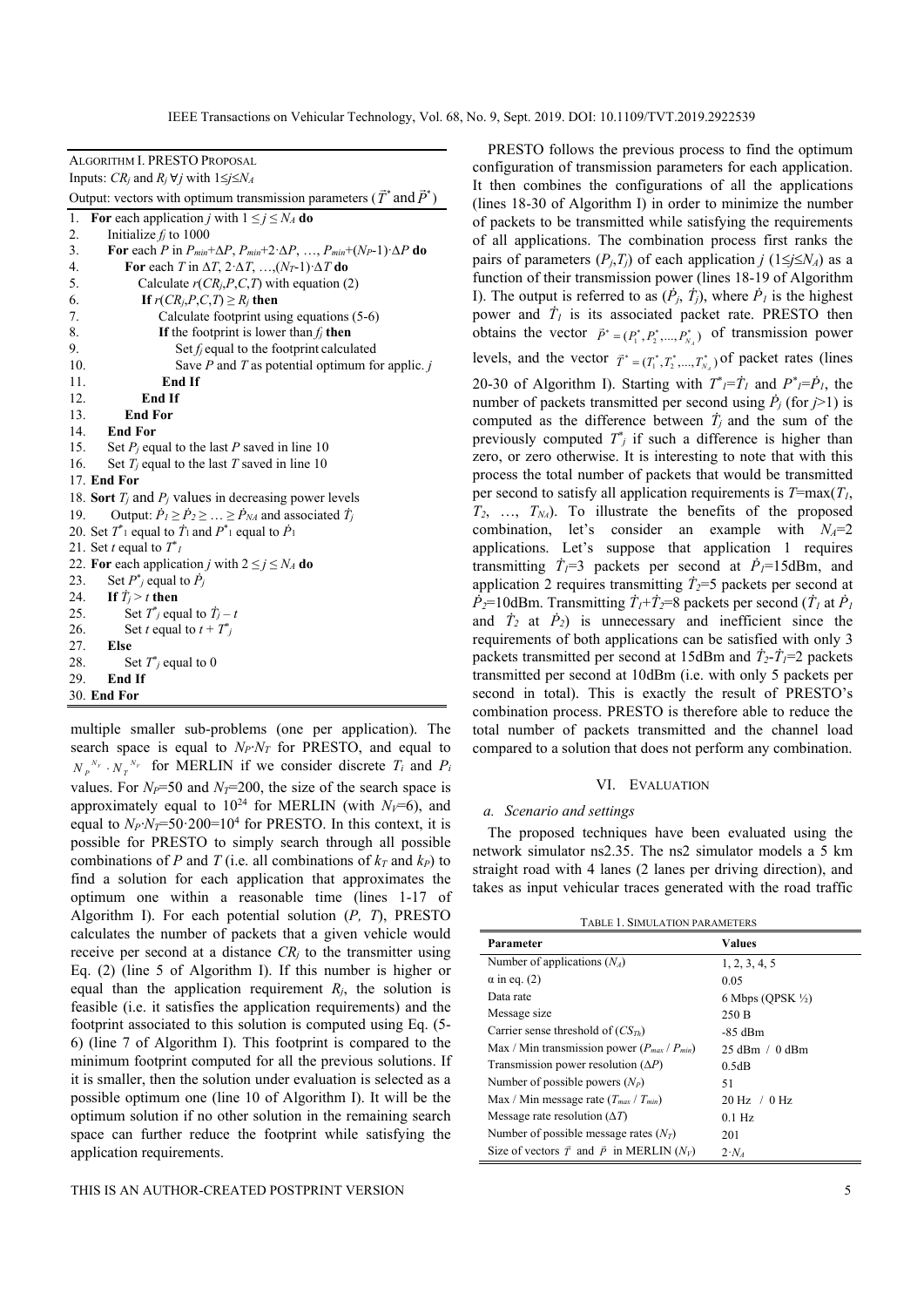simulator SUMO (Simulation of Urban Mobility). Using SUMO, vehicles are periodically generated at both edges of the highway, and move with a maximum speed limit of 120km/h. Statistics are only collected for vehicles close to the center of the scenario in order to avoid boundary effects. Table 1 summarizes the main simulation parameters considered. Road traffic densities of 10, 20 and 30 vehicles/km/lane have been simulated. Each vehicle simultaneously executes *NA* applications. Each application belongs to an application class: class A includes applications that require a short communication range (0-80m) and high packet reception rate (7-10Hz); class B includes applications that require a medium communication range (80-160m) and medium packet reception rate (4-7Hz); class C includes applications with a larger communication range (160-240m) and low packet reception rate (1-4Hz). Each application is randomly assigned to a class at the beginning of the simulation and its specific communication range and packet reception rate are randomly selected within the application class ranges defined. We randomly select the application requirements so that our study is not constrained to specific applications and we can test our solutions for a large range of requirements. The proposed solutions could be adapted for dynamically adjusting the requirements to the vehicular context, e.g. the communication range could be adapted as a function of the vehicle speed. The radio propagation is modeled using the WINNER+ B1 model for urban environments with 10dB extra loss [24]. This model is recommended for V2V communications. The model has been implemented with an effective environment height of 1m to consider the effect of surrounding obstacles.

The performance of MERLIN and PRESTO is compared to that obtained with the MH that is included in the SAE J2735 DSRC Message Set Dictionary standard. In multi-application scenarios, MH configures the packet rate as the minimum required to satisfy the packet rate requirements of all the applications, i.e. the packet rate is fixed to  $T = max(R_1, R_2, \ldots,$ *RNA*). MH considers a fixed transmission power irrespective of the communication range requirements  $(CR_i)$ . We fix in this study the MH transmission power to 25dBm.

MERLIN and PRESTO are executed at the beginning of the simulation to obtain the transmission parameters of each vehicle for the requirements randomly selected for the *NA* applications. The transmission power levels can vary between 0dBm and 25dBm (in steps of 0.5dB for PRESTO), and the packet rates between 0Hz and 20Hz (in steps of *∆T*=0.1Hz for PRESTO). MERLIN and PRESTO make use of models that relate the PDR and PSR with the distance, the transmission power and the channel load  $(\rho = PDR(d, P, C)$  and  $PSR(d, P)$  in Eq. (2), (10) and (13)). These models have been obtained with a spatial resolution of 10m for all the transmission power levels and 8 different channel load levels. Vehicles use different *PDR* curves depending on the channel load experienced. These models were obtained by simulating a wide range of scenarios with vehicles using different packet transmission rates to generate different channel load levels. It is important to highlight that these *PDR* curves include the

# THIS IS AN AUTHOR-CREATED POSTPRINT VERSION 6

packet loses due to propagation and packet collisions (i.e. due to interference and hidden terminal). Fig. 4 shows, as an example, the PDR curves for *P*=25dBm and Channel Busy Ratio (CBR) values from 0.1 to 0.8 in steps of 0.1. The CBR is used to measure the channel load experienced. It represents the percentage of time that a vehicle senses the channel as busy and is frequently used in congestion control studies in vehicular networks [4]. While the footprint is a metric that represents the channel load generated by a single vehicle, the CBR represents the channel load experienced by a vehicle as a result of radio transmissions from multiple vehicles.



Fig. 4. PDR models for a transmission power of *P*=25dBm.

# *b. Performance*

Fig. 5 compares the average CBR experienced when running each of the techniques under evaluation. The figure shows that PRESTO can reduce the CBR between 26% and 54% in multi-application scenarios compared to the standardized MH scheme. MERLIN further reduces the CBR, but the difference with PRESTO is not very significant. PRESTO is then able to closely approximate the CBR levels obtained with the optimum solution represented by MERLIN. The results depicted in Fig. 5 clearly demonstrate that the proposed techniques can significantly reduce the channel load experienced in multi-application scenarios compared to the standardized MH solution. This is very significant since one of the main challenges faced by vehicular networks is the channel congestion and the network stability.

Reducing the channel load should not be done at the expense of satisfying the application requirements. The capacity to satisfy the application requirements is evaluated in this study by means of the SAR (percentage of vehicles with Satisfied Application Requirements) metric. SAR is an adaptation to multi-application scenarios of the NAR (Neighborhood Awareness Ratio) metric proposed in [25]. NAR was defined in [25] as the proportion of vehicles within a specific range from which a packet is received during a time interval. The SAR metric is here defined as the percentage of vehicles from which the number of packets received during a time interval (set to one second in this study) is higher or equal than the number of packets required by the applications. The application requirements are satisfied for all vehicles if SAR is equal to 100%. Fig. 6 depicts the SAR metric obtained for the different techniques under evaluation. The figure shows that MERLIN and PRESTO significantly outperform MH. MERLIN and PRESTO are able to provide SAR levels above 99% for all traffic densities and number of applications run per vehicle. On the other hand, MH can only achieve SAR values between 70% and 95%. The degradation experienced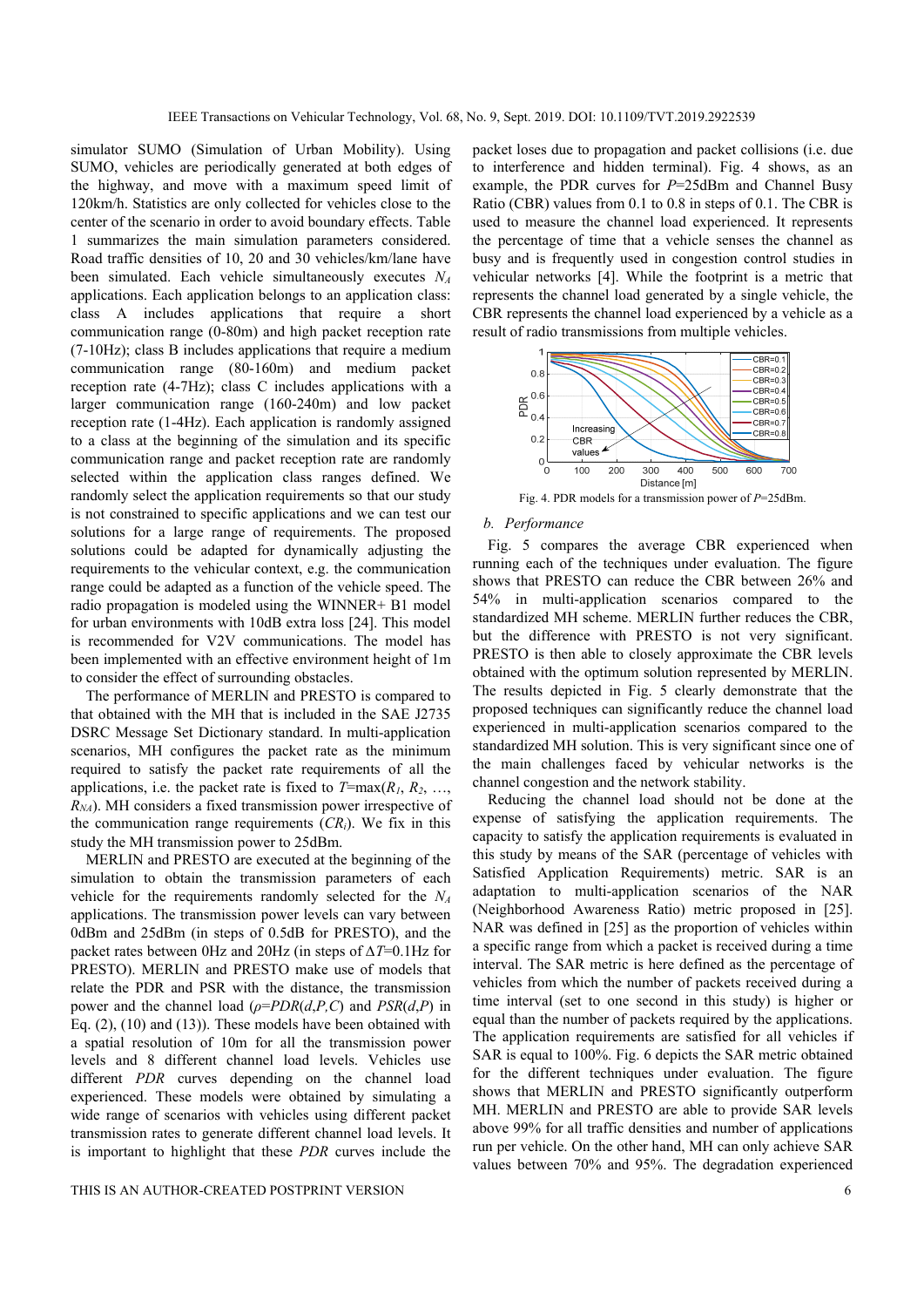

IEEE Transactions on Vehicular Technology, Vol. 68, No. 9, Sept. 2019. DOI: 10.1109/TVT.2019.2922539



with MH is due in part to the higher CBR levels depicted in Fig. 5. Higher CBR levels increase the interference, and hence the packet losses that degrade the capacity to satisfy the application requirements. Fig. 5 shows that the CBR significantly increases for MH with the traffic density. This explains the SAR degradation observed for MH when the traffic density increases (Fig. 6). Fig. 6 also shows that the SAR metric decreases for MH as the number of applications decreases. MH is configured to try to satisfy the application with the highest required packet reception rate. This configuration also satisfies the applications with lower requirements that actually might receive more packets than initially needed. If a vehicle runs only one application, the loss of a packet will degrade the SAR. However, if a vehicle runs more than one application, the loss of a packet results in that the most demanding application is not satisfied, but the less demanding applications could still be satisfied. This explains the higher SAR values observed for MH in Fig. 6 as the number of applications increases.

Fig. 5 and Fig. 6 clearly show that MERLIN and PRESTO significantly outperform MH in terms of channel load and capacity to satisfy the application requirements. These gains are a result of the capacity of PRESTO and MERLIN to dynamically adapt the transmission power and packet rate in order to satisfy the application requirements and reduce the channel load. On the other hand, MH uses a fixed transmission power, and sets the packet rate equal to the packet reception rate of the most demanding application. The operation of each technique is illustrated in Fig. 7 that plots the PDF (Probability Density Function) of the transmission power levels and packet rates used by all vehicles in the scenario when  $N_A=3$ . The *x*-axis in the packet rate PDFs represents the total number of packets transmitted per second per vehicle. Fig. 7 shows that MERLIN and PRESTO significantly reduce the transmission power compared to MH,

# THIS IS AN AUTHOR-CREATED POSTPRINT VERSION 7

but increase the number of packets transmitted per second. Compared to MH, MERLIN and PRESTO can therefore benefit applications that need to communicate with nearby vehicles, and that require a high packet rate given the proximity of potentially colliding vehicles. In addition, reducing the transmission power can reduce unnecessary interferences created to vehicles at very large distances.

Fig. 8 plots the DP (Packets Difference) metric as a function





Fig. 8. DP metric as a function of the distance to the transmitting vehicle.  $N_A=3$ and 20 veh/km/lane.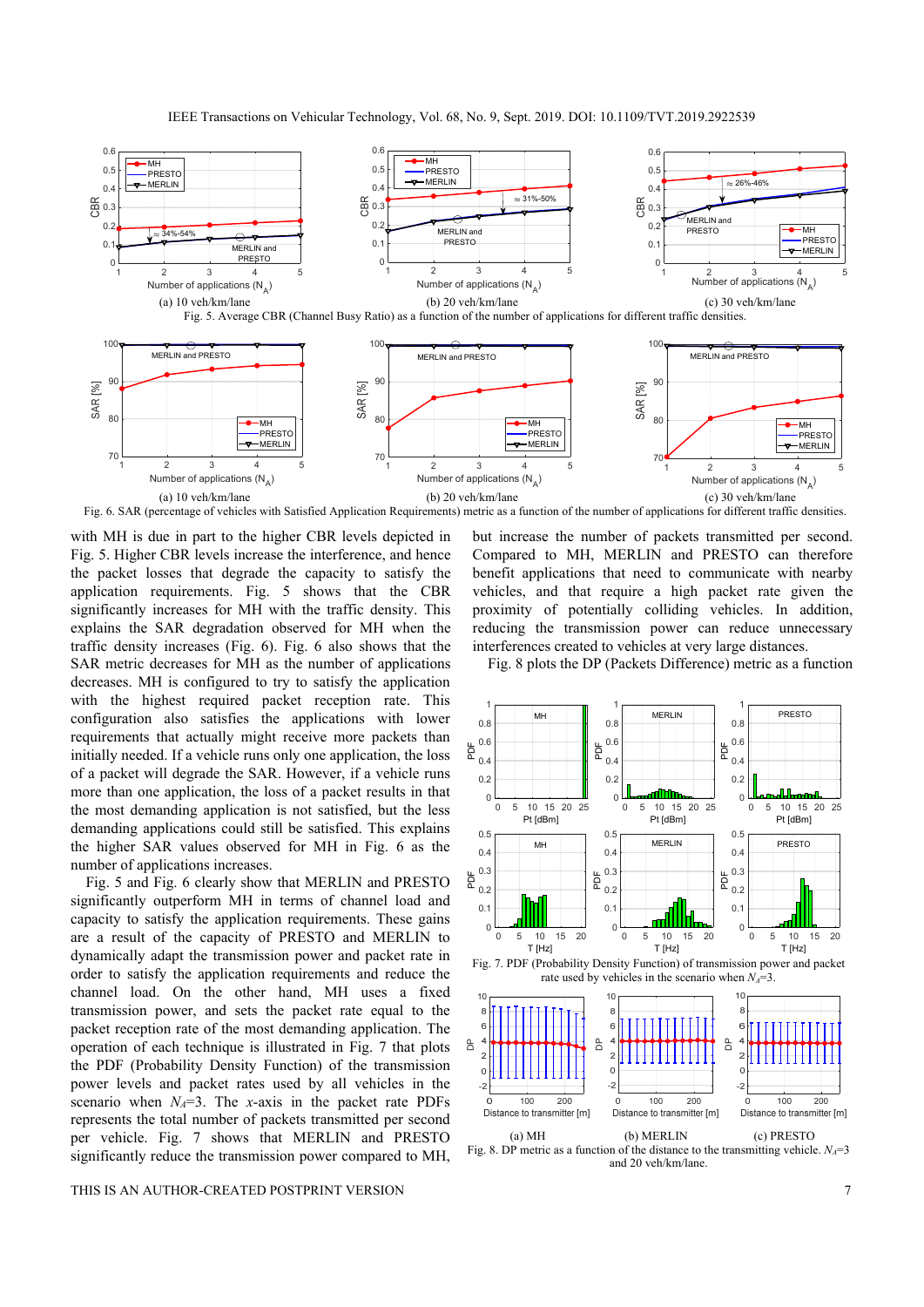of the distance to the transmitting vehicle when  $N_A=3$  and the traffic density is 20 veh/km/lane. The DP metric represents the difference between the number of packets correctly received per second, and the number of packets per second required by the applications. The figure plots the average values and the 5<sup>th</sup> and 95<sup>th</sup> percentiles that are represented with vertical lines. The application requirements are not satisfied if the DP metric is lower than zero. The figure shows that MH is not capable to satisfy the application requirements of all vehicles irrespective of the distance between transmitter and receiver. MERLIN and PRESTO achieve 5<sup>th</sup> percentile values higher than zero for all distances. Vehicles are always satisfied since they receive more packets per second than required by the application. Compared to MH, MERLIN and PRESTO better adjust the number of packets received per second and the transmission power to the application requirements for all vehicles.

# *c. Computational cost and complexity*

MERLIN and PRESTO significantly reduce the channel load and improve the capacity to satisfy the application requirements compared to MH. Fig. 5 and Fig. 6 showed that PRESTO can achieve similar performance levels to MERLIN. In addition, it can reduce the complexity and computational cost. The complexity of solving the problem formulated in MERLIN with the SQP method is of order  $O(N_A^3)$  [26]. PRESTO reduces the complexity<sup>1</sup> to  $O(N_A^2)$ .

Table 2 shows the number of CPU cycles needed to execute each line of the PRESTO algorithm. The *Repetitions* column represents how many times each line needs to be executed (many are inside *for* loops). It is actually an upper bound since some lines are only executed when a certain condition is satisfied (e.g. lines 7-10). The number of CPU cycles has been

| <b>Algorithm line</b> | <b>CPU</b> cycles | <b>Repetitions</b>        |
|-----------------------|-------------------|---------------------------|
| 1                     | 2                 | $N_{4}$                   |
| $\overline{2}$        | 1                 | ${\cal N}_A$              |
| 3                     | 4                 | $N_A \cdot N_P$           |
| $\overline{4}$        | 4                 | $N_A \cdot N_P \cdot N_T$ |
| 5                     | 257               | $N_A \cdot N_P \cdot N_T$ |
| 6                     | 1                 | $N_A \cdot N_P \cdot N_T$ |
| 7                     | 6                 | $N_A \cdot N_P \cdot N_T$ |
| 8                     | 1                 | $N_A \cdot N_P \cdot N_T$ |
| 9                     | 1                 | $N_A \cdot N_P \cdot N_T$ |
| 10                    | 2                 | $N_A \cdot N_P \cdot N_T$ |
| 15                    | 1                 | $N_A$                     |
| 16                    | 1                 | $N_{4}$                   |
| $18-19$ (sorting)     | 3                 | $N_A N_A$                 |
| 20                    | 2                 | 1                         |
| 21                    | 1                 | $\mathbf{1}$              |
| 22                    | 2                 | $N_A-1$                   |
| 23                    | 1                 | $N_{4}$ -1                |
| 24                    | $\mathbf{1}$      | $N_{4}$ -1                |
| 25                    | 5                 | $N_A-1$                   |
| 26                    | $\overline{2}$    | $N_A-1$                   |

TABLE 2. COMPUTATIONAL COST OF THE PRESTO TECHNIQUE

<sup>1</sup> The complexity depends on the process used to sort the power and packet rates found (lines 18-19 of Algorithm I) which has a complexity of order  $O(N_A^2)$ . A different sorting process could reduce this complexity.

THIS IS AN AUTHOR-CREATED POSTPRINT VERSION 8

computed considering Intel CPU architectures [27]. For example, the multiplication of two floating point numbers requires 5 CPU cycles, and their division requires 39 cycles. In the worst case, the sorting process represented in lines 18- 19 has  $N_A \cdot N_A$  iterations [28] since  $N_A$  is the size of the vector to be sorted. We assume that each iteration requires 3 CPU cycles (one comparison and two substitutions). Using Table 2 we can estimate an upper bound of the total number of CPU cycles needed to run PRESTO. This number is approximately equal to  $8.10^6$  CPU cycles<sup>2</sup> when we consider  $N_A=3$ applications and the values of  $N_P$  and  $N_T$  reported in Table 1.

Fig. 9 plots the upper bound of the CPU time needed to run PRESTO for different CPU speeds and a varying number of applications. The MK5-OBU unit of Cohda Wireless currently has an embedded 1GHz ARM Cortex-A9 processor [29]. Audi has announced that its vehicles will integrate the Qualcomm® Snapdragon<sup>™</sup> 602A processors with a CPU of 1.5GHz [30]. Volkswagen will integrate in its 2019 vehicles the latest Qualcomm® Snapdragon™ 820A automotive processor with a CPU of up to 2.2GHz [31]. Fig. 9 shows that in the worstcase scenario (1GHz CPU and  $N_A=5$ ), the upper bound of the CPU time needed to execute PRESTO is approximately 14ms. These results demonstrate that it is feasible to implement PRESTO in real systems, in particular if we take into account that PRESTO only needs to be executed when the application requirements change. It is also important to note that the CPU time could be decreased by simply reducing the number of possible transmission power levels (*NP*) or packet rates (*NT*). For example, halving the possible values of  $N_P$  or  $N_T$  would approximately halve the required CPU time. However, this is achieved at the expense of reducing the precision with which PRESTO approximates the CBR of the optimum solution obtained with MERLIN.



Fig. 9. Upper bound of the CPU time needed to execute PRESTO with the values of  $N_P$  and  $N_T$  reported in Table 1.

As an example, Fig. 10 plots the CDF (Cumulative Distribution Function) of the time needed to run MERLIN and PRESTO using an Intel Xeon CPU of 1.8GHz for  $N_A=3$ . While MERLIN required between 3s and 11s to find the optimum solution, the time needed to run PRESTO was between 1ms and 3ms. PRESTO is then 3 orders of magnitude faster than MERLIN. The results depicted in Fig. 9 and Fig. 10 confirm that it is possible to execute PRESTO in real-time using current CPUs.

<sup>&</sup>lt;sup>2</sup> We assume that the spatial integral of the PSR is pre-computed for each transmission power level.